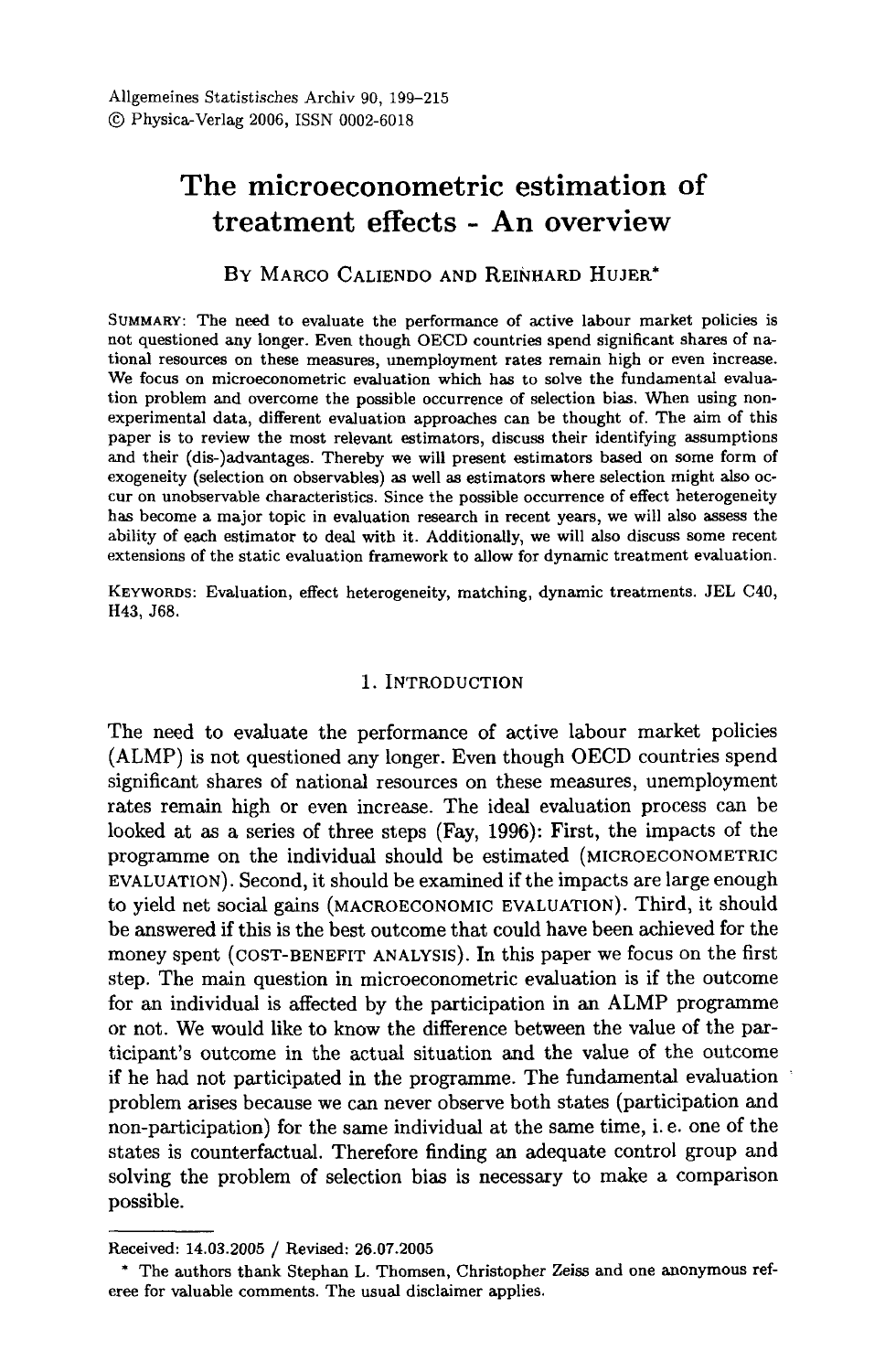Depending on the data at hand, different evaluation strategies can be thought of. Since in most European countries - unlike in the US - experimental data are not available, researchers have to use non-experimental data. A lot of methodological progress has been made to develop and justify non-experimental evaluation estimators which are based on econometric and statistical methods to solve the fundamental evaluation problem (see e.g. Heckman *et al.,* 1999). The aim of this paper is to give an overview of the most relevant evaluation approaches and provide some guidance on how to choose between them. Thereby we will also discuss the possible occurrence of effect heterogeneity, which has become a major focus of evaluation research in the last years, and the ability of each estimator to deal with it.

Two broad categories of estimators can be distinguished according to the way selection bias is handled. The first category contains approaches that rely on the so-called unconfoundedness or selection on observables assumption. If one believes that the available data is not rich enough to justify this assumption, one has to rely on the second category of estimators which explicitly allows selection on unobservables, too. We will discuss different approaches for both situations in Section 3 where we also present some recent extensions of the static evaluation framework to dynamic concepts. Before we do so, we are going to introduce the evaluation framework in Section 2, where we especially present the potential outcome approach, discuss parameters of interest, selection bias on observable and on unobservable characteristics as well as heterogeneous treatment effects. Finally, Section 4 concludes.

### 2. THE EVALUATION FRAMEWORK

2.1. POTENTIAL OUTCOME APPROACH AND THE FUNDAMENTAL EVALUA-TION PROBLEM. Inference about the impact of a treatment on the outcome of an individual involves speculation about how this individual would have performed in the labour market, if he had not received the treatment. The framework serving as a guideline for the empirical analysis of this problem is the potential outcome approach, also known as the Roy  $(1951)$  – Rubin  $(1974)$  - model.

The main pillars of this model are individuals, treatment (participating in a programme or not) and potential outcomes, that are also called responses.<sup>1</sup> In the basic model there are two potential outcomes  $(Y^1, Y^0)$ for each individual, where  $Y^1$  indicates a situation with treatment and  $Y^0$ without. To complete the notation, we additionally denote variables that are unaffected by treatment by  $X$ . Attributes  $X$  are exogenous in the sense that their potential values for different treatment states coincide (Holland, 1986). Furthermore we define a binary assignment indicator  $D$ , indicating whether an individual actually received treatment  $(D = 1)$ , or not  $(D = 0)$ .

<sup>1</sup> It should be clear, that this framework is not restricted **to the** evaluation of labour market programmes. It applies for every situation where one group of units, e.g. individuals or firms or other entities, receive some form of treatment and others do not.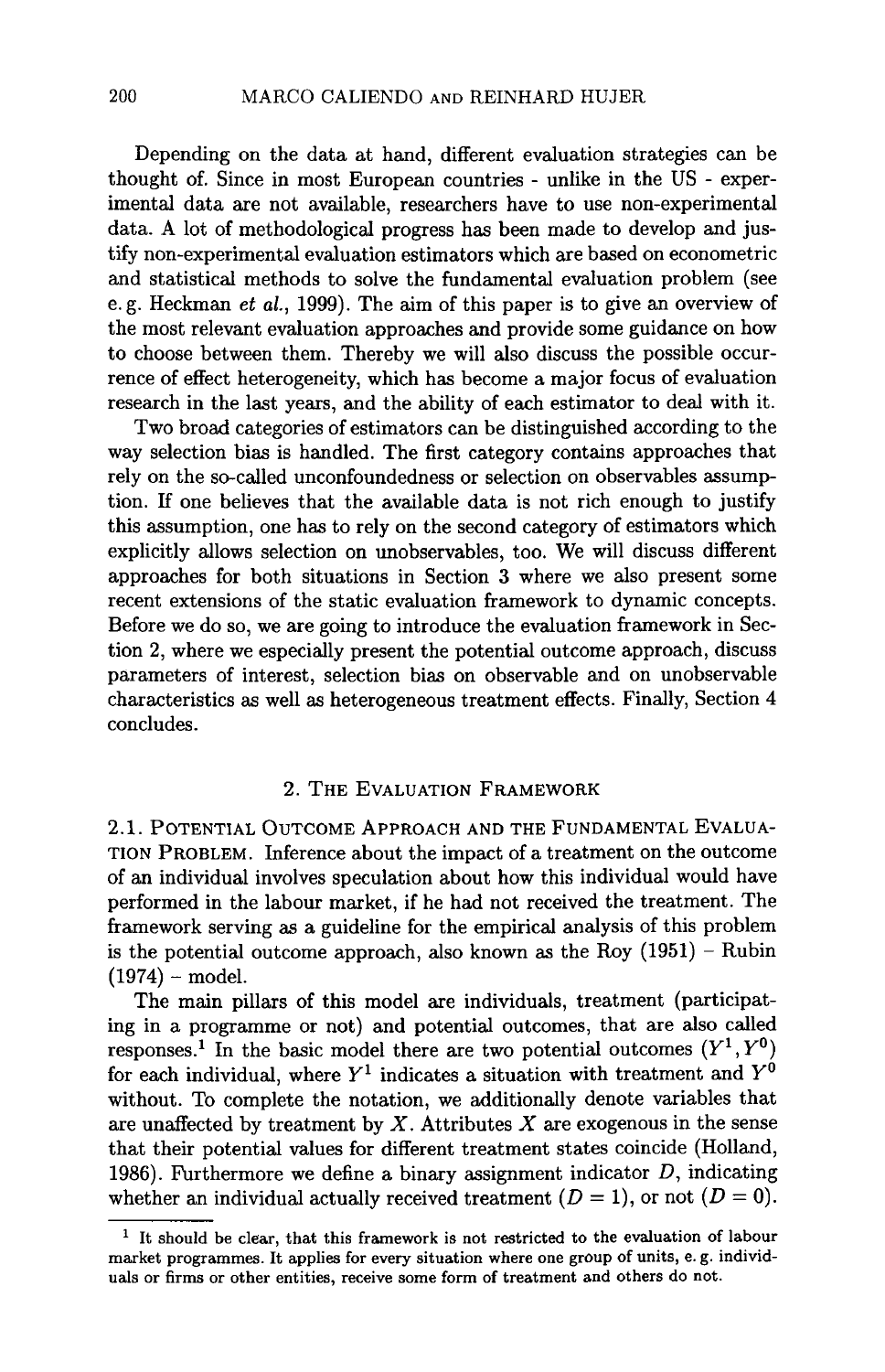The treatment effect for each individual  $i$  is then defined as the difference between his potential outcomes:

$$
\Delta_i = Y_i^1 - Y_i^0. \tag{1}
$$

The fundamental problem of evaluating this individual treatment effect arises because the observed outcome for each individual is given by:

$$
Y_i = D_i Y_i^1 + (1 - D_i) Y_i^0. \tag{2}
$$

This means that for those individuals who participated in treatment we observe  $Y^1$  and for those who did not participate we observe  $Y^0$ . Unfortunately, we can never observe  $Y^1$  and  $Y^0$  for the same individual simultaneously and therefore we cannot estimate (1) directly. The unobservable component in (1) is called the counterfactual outcome.

Concentration on a single individual requires that the effect of the intervention on each individual is not affected by the participation decision of any other individual, i.e. the treatment effect  $\Delta_i$  for each person is independent of the treatment of other individuals. In statistical literature this is referred to as the stable unit treatment value assumption  $(SUTVA)^2$  and guarantees that average treatment effects can be estimated independently of the size and composition of the treatment population. In particular, it excludes peer-effects as well as cross-effects and general equilibrium effects (Sianesi, 2004).

2.2. TREATMENT EFFECTS AND SELECTION BIAS. Since there will never be an opportunity to estimate individual effects in (1) with confidence, we have to concentrate on population averages of gains from treatment. Two treatment effects are dominantly used in empirical studies. The first one is the (population) average treatment effect (ATE)

$$
\Delta_{ATE} = E(\Delta) = E(Y^1) - E(Y^0), \qquad (3)
$$

which answers the question which would be the outcome if individuals in the population were randomly assigned to treatment. The most frequently used parameter is the so called average treatment effect on the treated (ATT) and focusses explicitly on the effects on those for whom the programme is actually intended. It is given by

$$
\Delta_{ATT} = E(\Delta | D = 1) = E(Y^1 | D = 1) - E(Y^0 | D = 1).
$$
 (4)

In the sense that this parameter focuses directly on participants, it determines the realised gross gain from the programme and can be compared with its costs, helping to decide whether the programme is successful or not (Heckman *et al.,* 1999). Given Equation (4), the problem of selection bias can be straightforwardly seen since the second term on the right hand side

<sup>2</sup> See Holland (1986) for a further discussion of this concept.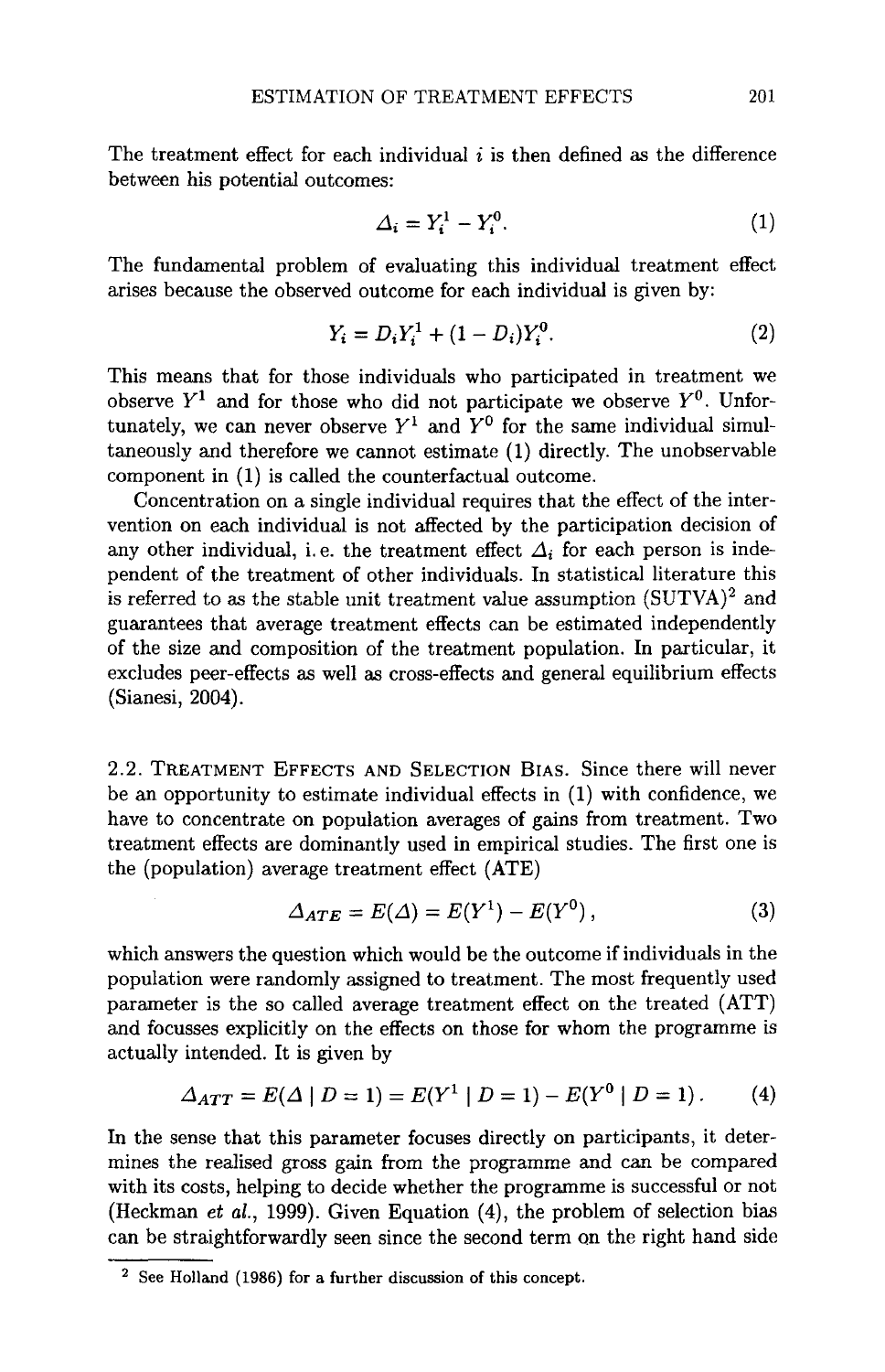is unobservable as it describes the hypothetical outcome without treatment for those individuals who received treatment. Since with non-experimental data the condition  $E(Y^0 | D = 1) = E(Y^0 | D = 0)$  is usually not satisfied, estimating ATT by the difference in sub-population means of participants  $E(Y^1 | D = 1)$  and non-participants  $E(Y^0 | D = 0)$  will lead to a selection bias. This bias arises because participants and non-participants are selected groups that would have different outcomes, even in absence of the programme. It might be caused by observable or unobservable factors.

2.3. POTENTIAL OUTCOME FRAMEWORK AND HETEROGENEOUS TREAT-MENT EFFECTS. For the further discussion it will be helpful to relate the potential outcome framework to familiar econometric notation. To do so, we follow Blundell and Costa Dias (2002) and define the following outcome equations

$$
Y_{it}^{1} = g_{t}^{1}(X_{i}) + U_{it}^{1} \quad \text{and} \quad Y_{it}^{0} = g_{t}^{0}(X_{i}) + U_{it}^{0}, \tag{5}
$$

where the subscripts  $i$  and  $t$  index the individual and the time period, respectively. The functions  $q^0$  and  $q^1$  represent the relationship between potential outcomes and the set of observable characteristics.  $U^0$  and  $U^1$ are error terms which have zero mean and are assumed to be uncorrelated with regressors  $X$ . For the familiar case of linear regression, the  $g$  functions specialise to  $g^1(X) = X\beta_1$ , and  $g^0(X) = X\beta_0$ .

Heckman and Robb (1985) note that the decision to participate in treatment may be determined by a prospective participant, by a programme administrator, or both. Whatever the specific content of the rule, it can be described in terms of an index function framework. Let  $IN_i$  be an index of benefits to the relevant decision maker from participating in the programme. It is a function of observed  $(Z_i)$  and unobserved  $(V_i)$  variables. Therefore

$$
IN_i = f(Z_i) + V_i, \t\t(6)
$$

with enrolment in the programme  $D_i$  given by

$$
D_i = \begin{cases} 1 & \text{if } IN_i > 0, \\ 0 & \text{otherwise.} \end{cases}
$$

Under this specification and the further assumption that treatment takes place in period  $k$ , one can define the individual-specific treatment effect for any  $X_i$  as

$$
\Delta_{it}(X_i) = Y_{it}^1 - Y_{it}^0 = [g_t^1(X_i) - g_t^0(X_i)] + [U_{it}^1 - U_{it}^0] \text{ with } t > k. \tag{7}
$$

The ATT measured in the post-treatment period  $t > k$  is then defined as

$$
\Delta_{ATT} = E(\Delta_{it} \mid D_i = 1). \tag{8}
$$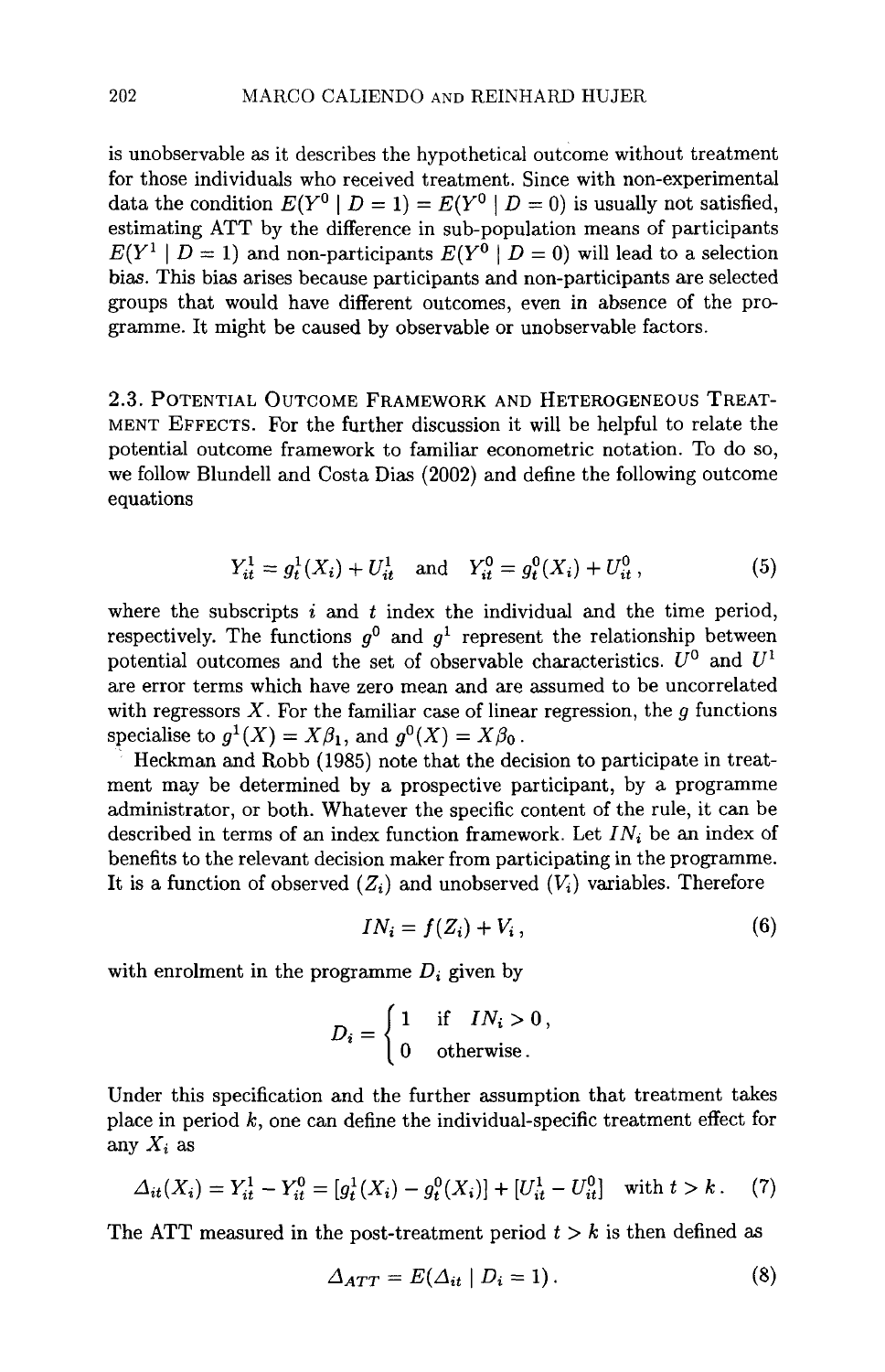The assignment process to treatment is most probably not random. Consequently, the assignment process will lead to non-zero correlation between enrolment  $(D_i)$  and the outcome's error term  $(U^1, U^0)$ . This may occur because of stochastic dependence between  $(U^1, U^0)$  and  $V_i$  in (6) or because of stochastic dependence between  $(U^1, U^0)$  and  $Z_i$ . In the former case we have selection on unobservables, whereas in the latter case selection on observables is prevalent (Heckman and Robb, 1985).

We can use this discussion to highlight the problem of heterogeneous treatments, i.e. situations where the impact of a programme differs across individuals, in a common and intuitive way.<sup>3</sup> If treatment impacts vary across individuals this may come systematically through the observables' component or be part of the unobservables and we can re-write equation **(5) as** 

$$
Y_{it} = g_t^0(X_i) + \Delta_t(X_i)D_{it} + [U_{it}^0 + D_{it}(U_{it}^1 - U_{it}^0)],
$$
 (9)

where

$$
\Delta_t(X_i) = E[\Delta_{it}(X_i)] = g_t^1(X_i) - g_t^0(X_i)
$$
\n(10)

is the expected treatment effect at time  $t$  for individuals characterised by  $X_i$  (Blundell and Costa Dias, 2002). Since abandoning the assumption of homogeneous treatment effects and identifying the individuals that benefit from programmes provides some scope to improve their future efficiency, we will assess for each estimation method that we will present in the following its capability to deal with heterogeneous treatment effects.

### 3. NON-EXPERIMENTAL EVALUATION METHODS

The discussion in Subsections 2.2 and 2.3 has made clear that the problem of selection bias is a severe one and cannot be solved with more data, since the fundamental evaluation problem will not disappear. We have a distorted representation of a true population in a sample as a consequence of a sampling rule, which is the essence of the selection problem (Heckman, 2001). Hence, we have to use some identifying assumptions to draw inference about the hypothetical population based on the observed population. In the following subsections we will present several evaluation approaches. Each approach invokes different identifying assumptions to construct the required counterfactual outcome. We will start the discussion with two estimators (matching and regression) that are based on the selection on observables assumption.<sup>4</sup> Following that we introduce three estimators that allow for selection on unobservables, too, namely difference-in-differences, instrumental variables and selection models. Finally, we also briefly discuss regression discontinuity models and the estimation of treatment effects in a dynamic framework.

 $3$  See e.g. the discussion in Smith (2000).

<sup>4</sup> See Imbens (2004) for an extensive overview of estimating average treatment effects under unconfoundedness.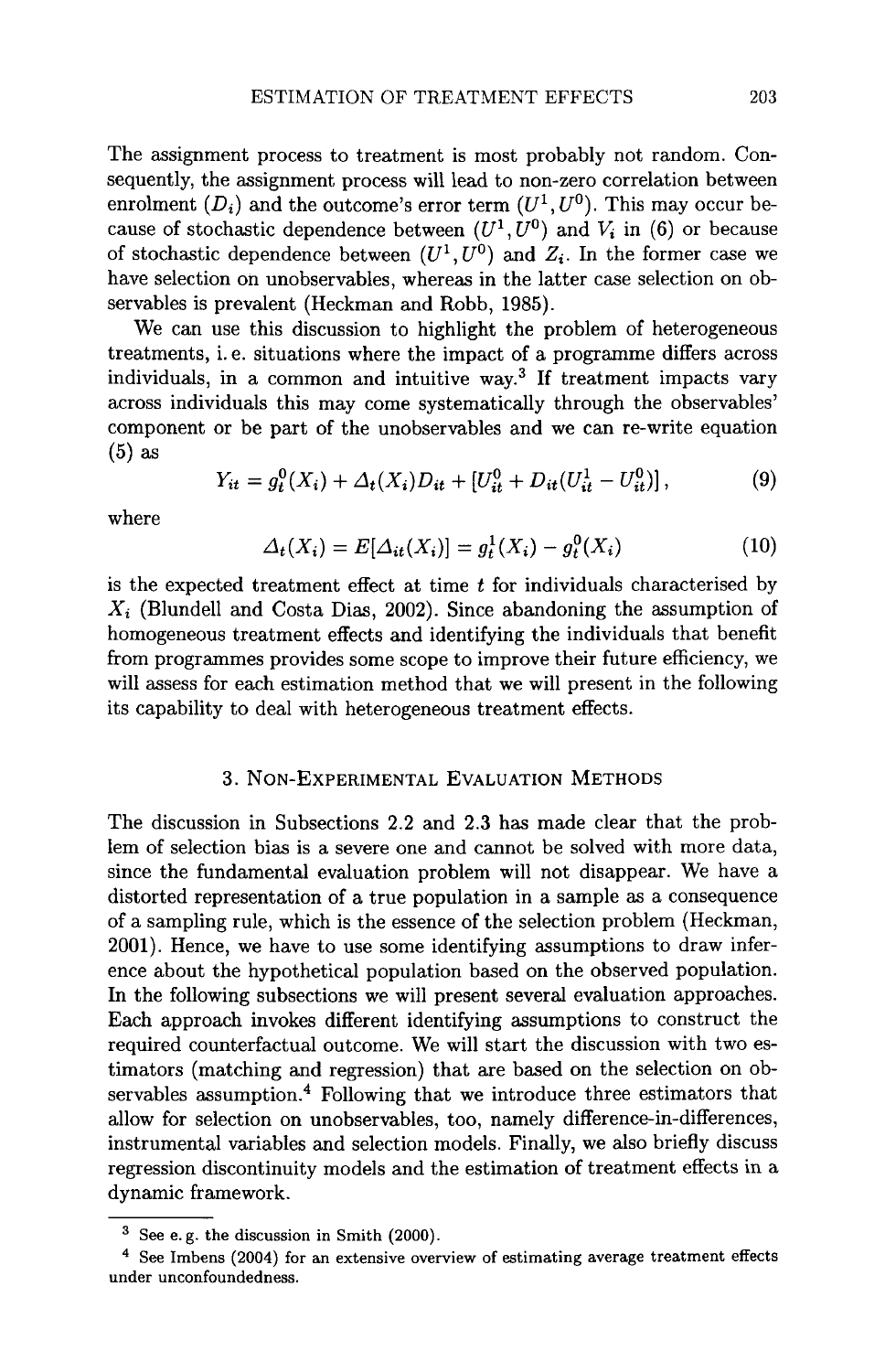3.1. MATCHING ESTIMATOR. Matching is based on the identifying assumption that conditional on some covariates  $X$ , the outcome  $Y$  is independent of  $D<sup>5</sup>$  In the notation of Dawid (1979) this is

ASSUMPTION 1 *Unconfoundedness:*  $Y^0, Y^1 \amalg D \mid X$ ,

where II denotes independence. If Assumption 1 is true, then  $F(Y^0 | X, Y^0)$  $D = 1$ ) =  $F(Y^0 | X, D = 0)$  and  $F(Y^1 | X, D = 1) = F(Y^1 | X, D = 0)$ . This means, that conditionally on  $X$ , non-participant outcomes have the same distribution that participants would have experienced if they had not participated in the programme and vice versa (Heckman *et al.,* 1997). Similar to randomisation in a classical experiment, matching balances the distributions of all relevant, pre-treatment characteristics  $\overline{X}$  in the treatment and comparison group. $6$  Thus it achieves independence between the potential outcomes and the assignment to treatment.

ASSUMPTION 2 *Overlap:*  $0 < P(D = 1 | X) < 1$ , for all X.

This implies that the support of X is equal in both groups, i.e.  $S =$ Support $(X|D = 1)$  = Support $(X|D = 0)$ . Assumption 2 prevents X from being a perfect predictor in the sense that we can find for each participant a counterpart in the non-treated population and vice versa. If there are regions where the support of  $X$  does not overlap for the treated and non-treated individuals, matching has to be performed over the common support region only. The estimated effects have then to be redefined as the mean treatment effect for those individuals falling within the common support (Blundell *et al.,* 2004). Rosenbaum and Rubin (1983) call Assumptions 1 and 2 together 'strong ignorability' under which ATT and ATE can be defined for all values of  $X$ . If one is interested in ATT only, it is sufficient to assume  $Y^0 \amalg D \mid X$  and the weaker overlap Assumption  $P(D = 1 \mid X) < 1$ . The mean impact of treatment on the treated can be written as

$$
\Delta_{ATT}^{MAT} = E(Y^1 | X, D = 1) - E_X[E(Y^0 | X, D = 0) | D = 1], \tag{11}
$$

where the first term can be estimated from the treatment group and the second term from the mean outcomes of the matched comparison group. The outer expectation is taken over the distribution of  $X$  in the treated population. The method of matching can also be used to estimate ATT at some points  $X = x$ , where x is a particular realisation of X. Two things have to be mentioned: First, it should be clear that conditioning on all

 $5$  These are the covariates which also appear in Z as defined in Equation (6).

 $6$  If we say relevant we mean all those covariates that influence the assignment to treatment as well as the potential outcomes.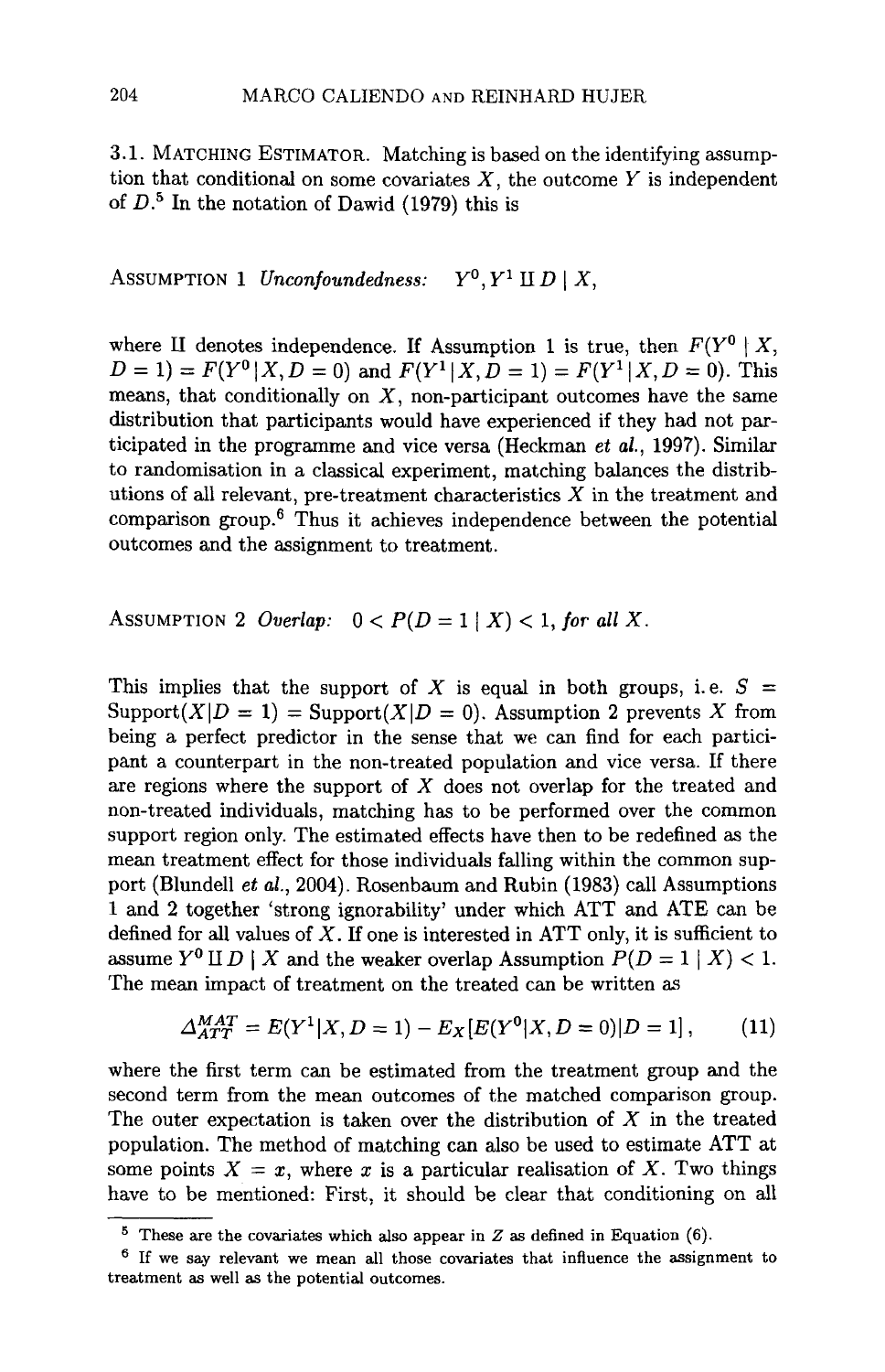relevant covariates is limited in case of a high dimensional vector  $X$ . For that case Rosenbaum and Rubin (1983) suggest the use of so-called balancing scores to overcome this dimensionality problem.<sup>7</sup> Second, there are several different matching algorithms suggested in the literature, e. g. kernel or nearest-neighbour matching, and the choice between them is not trivial since it involves a trade-off between bias and variance (see Smith and Todd, 2005, for an overview).

3.2. LINEAR REGRESSION APPROACH. Even though regression and matching both rely on the unconfoundedness assumption, there are some key differences between both approaches which are worth to be discussed. One key difference is that matching, due to its non-parametric nature, avoids functional form assumptions implicit in linear regression models. The potential outcomes in a linear regression framework can be written as  $Y^1 = X\beta_1 + U^1$ and  $Y^0 = X\beta_0 + U^0$  and ATT under regression is given by<sup>8</sup>:

$$
\Delta_{ATT}^{Reg} = E(Y^1 - Y^0 | X, D = 1) = X(\beta_1 - \beta_0) + E(U^1 - U^0 | X, D = 1). \tag{12}
$$

The identifying assumption needed to justify regression under unconfoundedness is analogue to Assumption 1 and can be re-written as:

ASSUMPTION 3 *Unconfoundedness in Regression:*  $U^0$ ,  $U^1$  II  $D \mid X$ .

In the matching framework, the goal is to set the bias  $B(X) = 0$  which basically only requires that the mean of the error terms in the treatment group given a covariate cell  $X$  equals the corresponding mean in the control group, that is  $B(X) = E(U^1 | X, D = 1) - E(U^0 | X, D = 0) = 0$ . This means that it is possible to match on variables that are correlated with the error term in the outcome equation (Hui and Smith, 2002). In the regression framework, however, we need to eliminate the dependence between  $(U^0, U^1)$  and X, that is  $E(U^1|X, D = 1) = E(U^0|X, D = 0) = 0$  (Heckman *et al.*, 1998). Of course, as Smith (2000) notes, the difference between both approaches fades with the inclusion of a sufficient number of higher-order and interaction terms in the regression. However, not only is such an inclusion not very common in practice, it is also not straightforward to choose these terms. Moreover, whereas matching estimators do rely on the common support assumption, regression estimators do not and will produce estimates even in the absence of similar comparison units, since the linear functional form assumption fills in for the missing data (Smith, 2004). Another key difference

<sup>7</sup> One possible balancing score is the propensity score. See Rosenbaum (2002) or Caliendo and Kopeinig (2005) for an introduction into propensity score matching estimators and some guidance for their implementation.

<sup>&</sup>lt;sup>8</sup> For notational convenience we drop individual subscript i and time subscript i.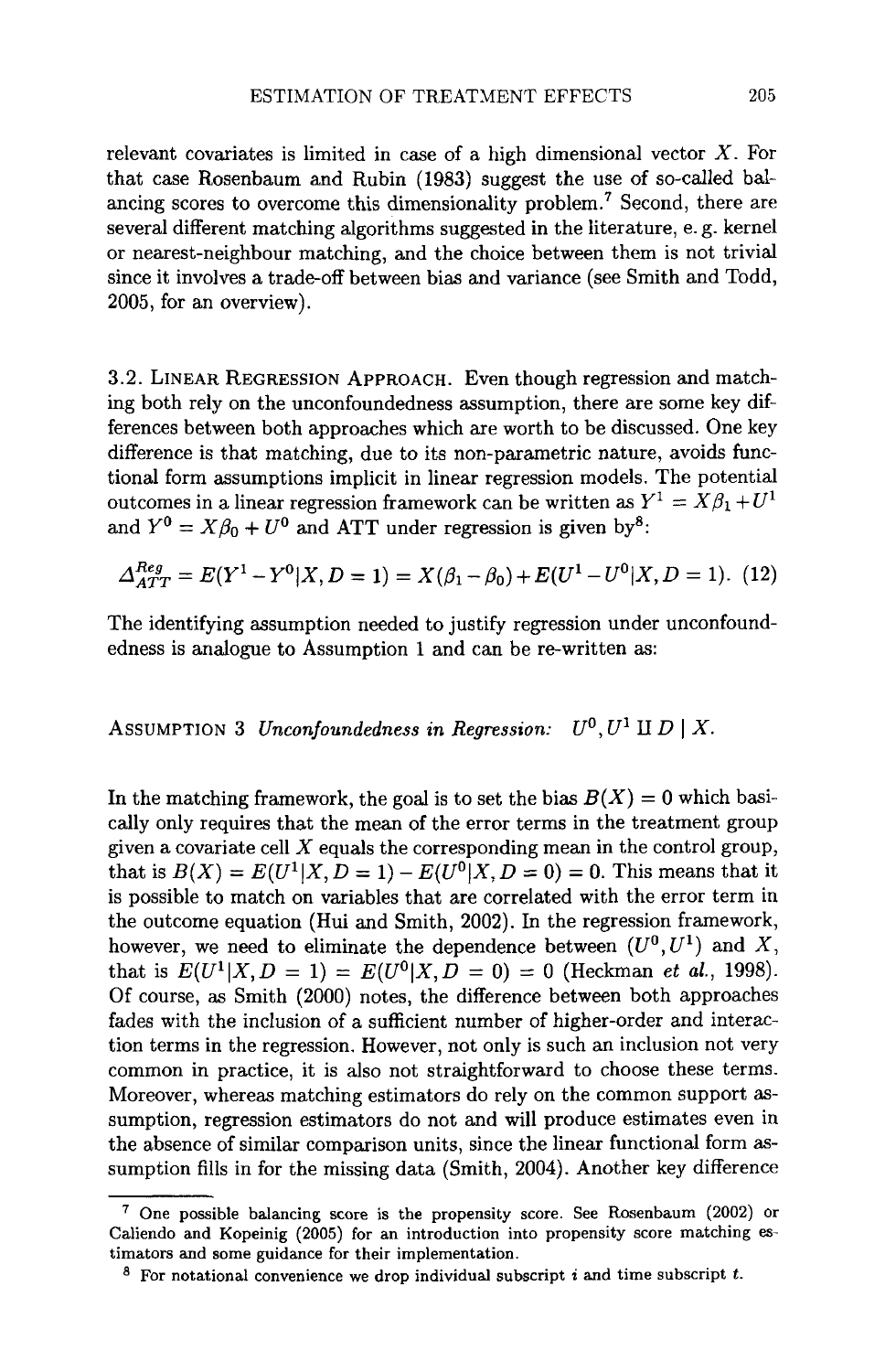between regression and matching is the way both approaches handle heterogeneous treatment effects. As Lechner (2002) notes, the non-parametric matching approach leaves the individual causal effect unrestricted and allows individual effect heterogeneity in the population. This is not true for the regression approach which will not recover ATT, although, at times it might provide a close approximation as shown by Angrist (1998) and Blundell *et al.* (2004).

3.3. INSTRUMENTAL VARIABLES ESTIMATOR. Let us now turn to estimators that account for selection on unobservables, too. We will start with the method of instrumental variables (IV). Its underlying identification strategy is to find a variable which determines treatment participation but does not influence the outcome equation. The instrumental variable affects the observed outcome only indirectly through the participation decision and hence causal effects can be identified through a variation in this instrumental variable. IV methods are extensively discussed in Imbens and Angrist (1994) and Angrist *et al.* (1996) among others. In terms of the discussion in Subsection 2.3, IV requires the existence of at least one regressor to the decision rule, Z\*, that satisfies the following three conditions (Blundell and Costa Dias, 2000):

- $\bullet$   $Z^*$  determines programme participation. For that to be true, it has to have a non-zero coefficient in the decision rule in Equation (6).
- We can find a transformation, s, such that  $s(Z^*)$  is uncorrelated with the error terms  $(U^1, V)$  and  $(U^0, V)$ , given the exogenous variables X.
- $\bullet$  Z<sup>\*</sup> is not completely determined by X.

The variable  $Z^*$  is then called the instrument. In providing variation that is correlated with the participation decision but does not affect potential outcomes from treatment directly, it can be used as a source of exogenous variation to approximate randomised trials (Blundell and Costa Dias, 2000).

Clearly, a major problem with this estimator is to find a good instrument. In the treatment evaluation problem it is hard to think of variables that satisfy all three above mentioned assumptions. The difficulty lies mainly in the simultaneous requirement that the variable has to predict participation but does not influence the outcome equation. As pointed out by Blundell and Costa Dias (2000), a second drawback arises when considering the heterogeneous treatment framework. Recall that the error term from Equation (9) in Subsection 2.3 is given by  $[U_{it}^0 + D_{it}(U_{it}^1 - U_{it}^0)]$ . Even if  $Z^*$  is uncorrelated with  $U_{it}$ , the same cannot be true by definition for  $U_{it}^0 + D_{it}(U_{it}^1 - U_{it}^0)$ since  $Z^*$  determines  $D_i$  by assumption. The violation of this assumption invalidates the application of IV methodology in a heterogeneous framework (Blundell and Costa Dias, 2000). However, in this situation it might still be possible to provide a potentially interesting parameter of the IV estimation - called local average treatment effect (LATE) by Imbens and Angrist (1994). This estimator identifies the treatment effect for those individuals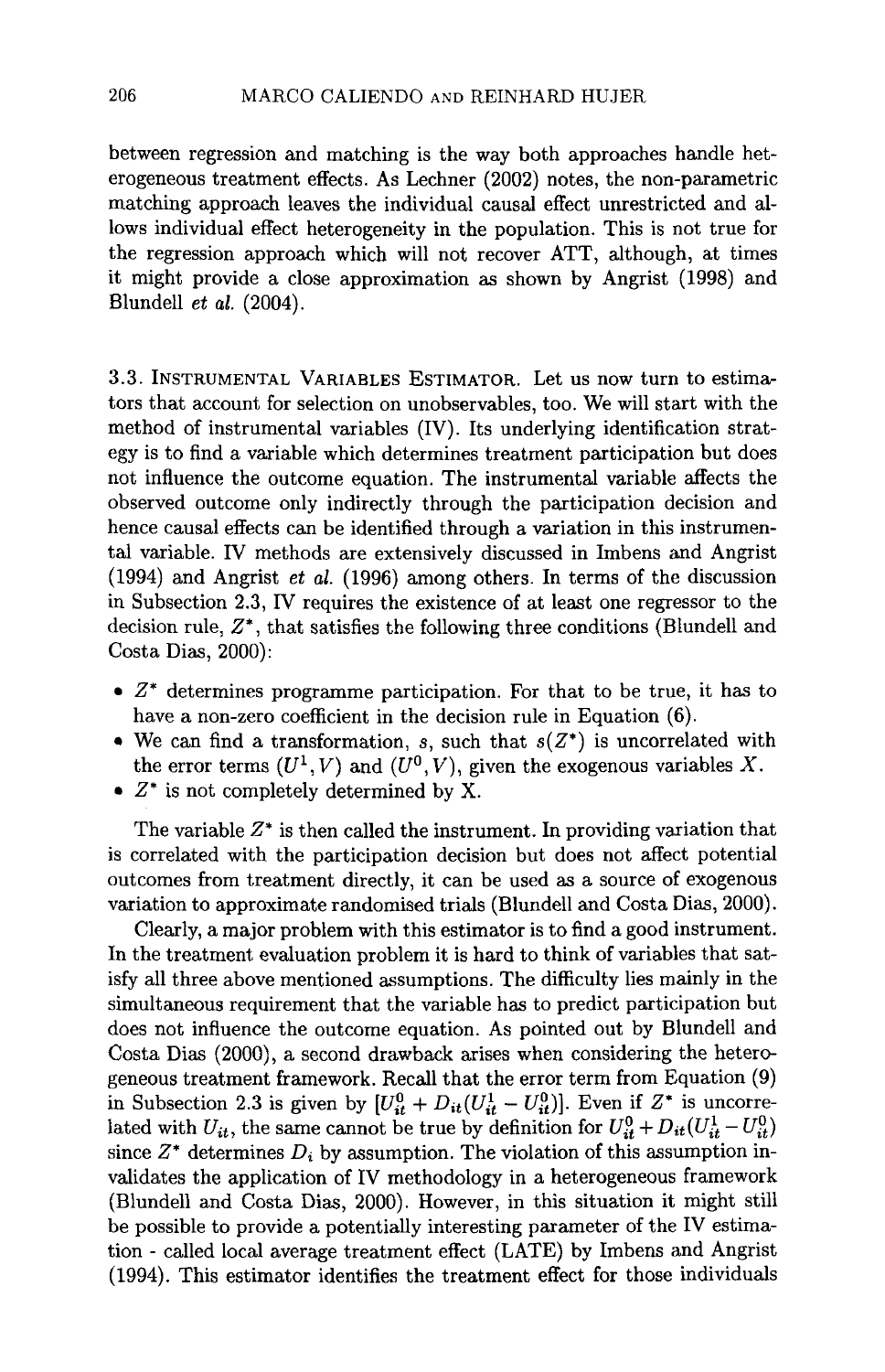(with characteristics  $X$ ) who are induced to change behaviour because of a change in the instrument.<sup>9</sup> It should be clear that each instrument implies its own LATE, and LATEs for two different instruments may differ substantially depending on the impacts realised by the persons each instrument induces to participate (Hui and Smith, 2002).

3.4. SELECTION MODEL. This method is also known as the Heckman selection estimator (Heckman, 1978). It is more robust than the IV method but also more demanding in the sense that it imposes more assumptions about the structure of the model. Two main assumptions are required (Blundell and Costa Dias, 2000):

- 9 There has to be one additional regressor in the decision rule which has a non-zero coefficient and which is independent of the error term V.
- Additionally, the joint density of the distribution of the errors  $U_{it}$  and  $V_i$  has to be known or can be estimated.

The basic idea of this estimator is to control directly for the part of the error term in the outcome equation that is correlated with the participation dummy variable. It can be seen as a two-step-procedure. First, the part of the error term  $U_{it}$  that is correlated with  $D_i$  is estimated. Second, this term is then included in the outcome equation and the effect of the programme is estimated. By construction, the remains of the error term in the outcome equation are not correlated with the participation decision any more (Blundell and Costa Dias,  $2000$ ).<sup>10</sup>

The Heckman selection estimator is not without critique, which rests mainly on the following point (see e.g. Puhani, 2000): If there are no exclusion restrictions, the models are identified only by assumptions about functional form and error distributions. This may lead to large standard errors and results that are very sensitive to the particular distributional assumptions invoked. This point of criticism is very closely related to the problem of finding a good instrument as described for the IV method. In fact, in a recent paper Vytlacil (2002) shows that the identifying assumptions for the selection model are equivalent to those invoked by Imbens and Angrist (1994) in the linear instrumental variables context.

3.5. DIFFERENCE-IN-DIFFERENCES ESTIMATOR. The difference-in-differences (DID) estimator requires access to longitudinal data and forms simple averages over the group of participants and non-participants between pretreatment period  $t'$  and post-treatment period  $t$ , that is, changes in the

<sup>&</sup>lt;sup>9</sup> Additionally to those assumptions already made, we further have to assume that the instrument has the same directional effect on all those whose behaviour it changes. This assumption rules out the co-existence of defiers and compliers and is known as 'monotonicity assumption' (Imbens and Angrist, 1994).

 $10$  Blundell and Costa Dias (2000) also show that this approach is capable of identifying ATT if effects are assumed to be heterogeneous.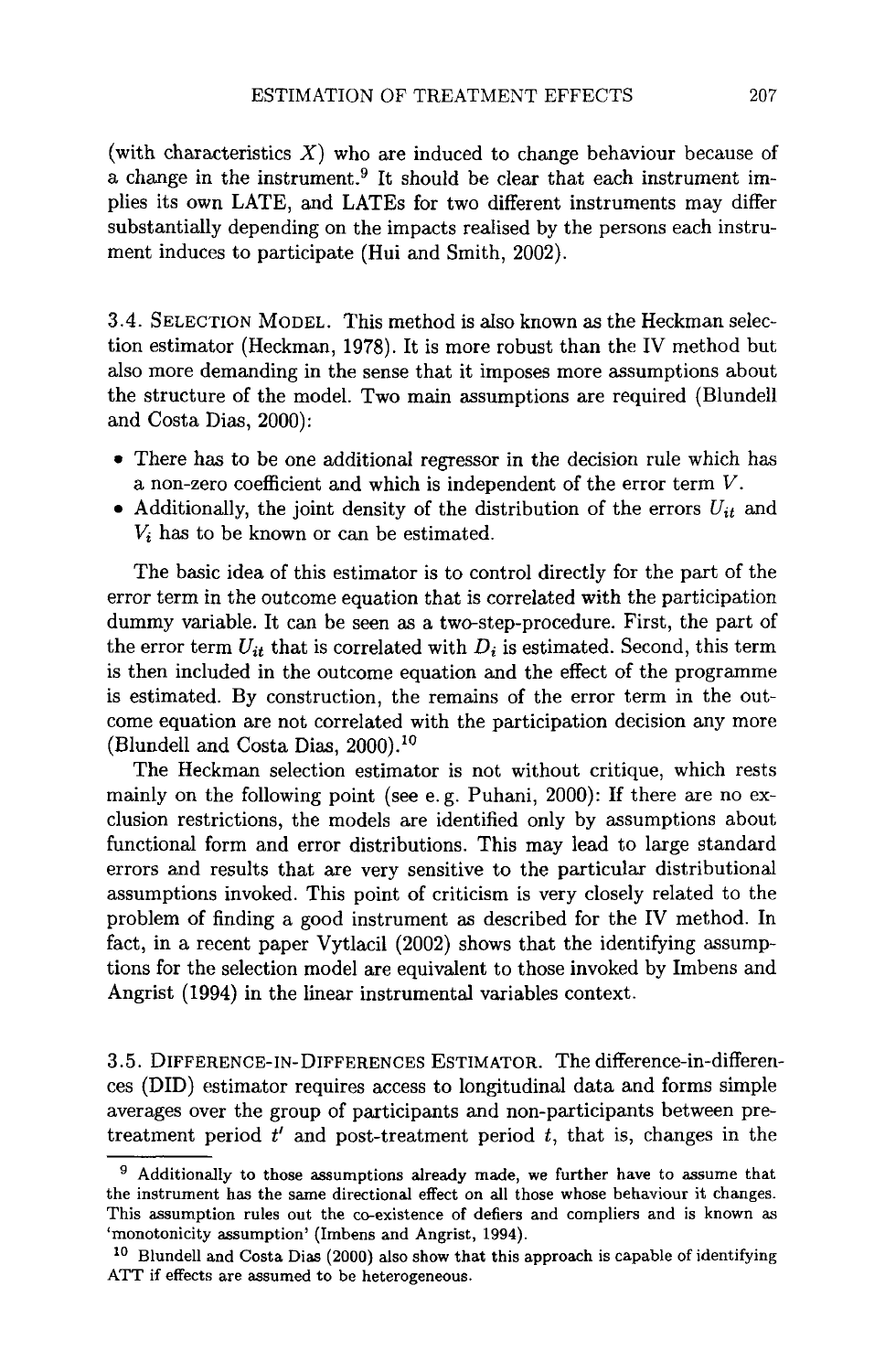outcome variable Y for treated individuals are contrasted with the corresponding changes for non-treated individuals (Heckman *et al.,* 1998):

$$
\Delta^{DID} = [Y_t^1 - Y_{t'}^0 \mid D = 1] - [Y_t^0 - Y_{t'}^0 \mid D = 0]. \tag{13}
$$

The identifying assumption of this method is

$$
E(Y_t^0 - Y_{t'}^0 | D = 1) = E(Y_t^0 - Y_{t'}^0 | D = 0).
$$
 (14)

The DID estimator is based on the assumption of time-invariant linear selection effects, so that differencing the differences between participants and non-participants eliminates the bias (Heckman *et al.,* 1998). To make this point clear, we can re-write the outcome for an individual  $i$  at time  $t$  as  $Y_{it} = \pi_{it} + D_{it} \cdot Y_{it}^1 + (1 - D_{it}) \cdot Y_{it}^0$ , where  $\pi_{it}$  captures the effects of selection on unobservables. The validity of the DID estimator then relies on the assumption  $\pi_{it} = \pi_{it'}$ , where it is not required that the bias vanishes completely, but that it remains constant (Heckman *et al.,* 1998). One problem when using DID is Ashenfelter's dip, i.e. a situation where shortly before participation in an ALMP programme the employment situation of future participants deteriorates (Ashenfelter, 1978). If the 'dip' is transitory and the dip is eventually restored even in the absence of participation in the programme, the bias will not average out. To allow a more detailed discussion, Blundell and Costa Dias (2002) further decompose  $\pi_{it}$  in three parts: an individual-specific fixed effect, a common macroeconomic effect and a temporary individual-specific effect. Clearly, for the DID to be unbiased it is sufficient that selection into treatment is independent from the temporary individual-specific effect, since the other two effects vanish in the sequential differences. They also discuss the case where the macroeconomic effect has a differential impact across the group of participants and non-participants. This may happen when both groups differ on unobserved characteristics which make them react differently to macroeconomic shocks. To overcome this problem they propose a differential trend adjusted DID estimator (Blundell and Costa Dias, 2002). Heckman *et al.* (1998) combine the DID approach with the already presented matching estimator by comparing the before-after outcome of participants with those of matched non-participants. Smith and Todd (2005) show that this 'conditional DID estimator' is more robust than traditional cross-section matching estimators, as it allows for selection on observables as well as time-invariant selection on unobservables.

3.6. REGRESSION DISCONTINUITY MODEL. The regression discontinuity model (RDM) can be seen as a particular type of instrumental variable identification strategy. It uses discontinuities in the selection process to identify causal effects. In this model, treatment depends on some observed variable, Z, according to a known, deterministic rule, such as  $D = 1$  if  $Z > \overline{Z}$  and  $D = 0$  otherwise (Heckman *et al.*, 1999). The variable Z has direct impact on  $Y$  as well as an indirect impact on  $Y$  through  $D$ . This indirect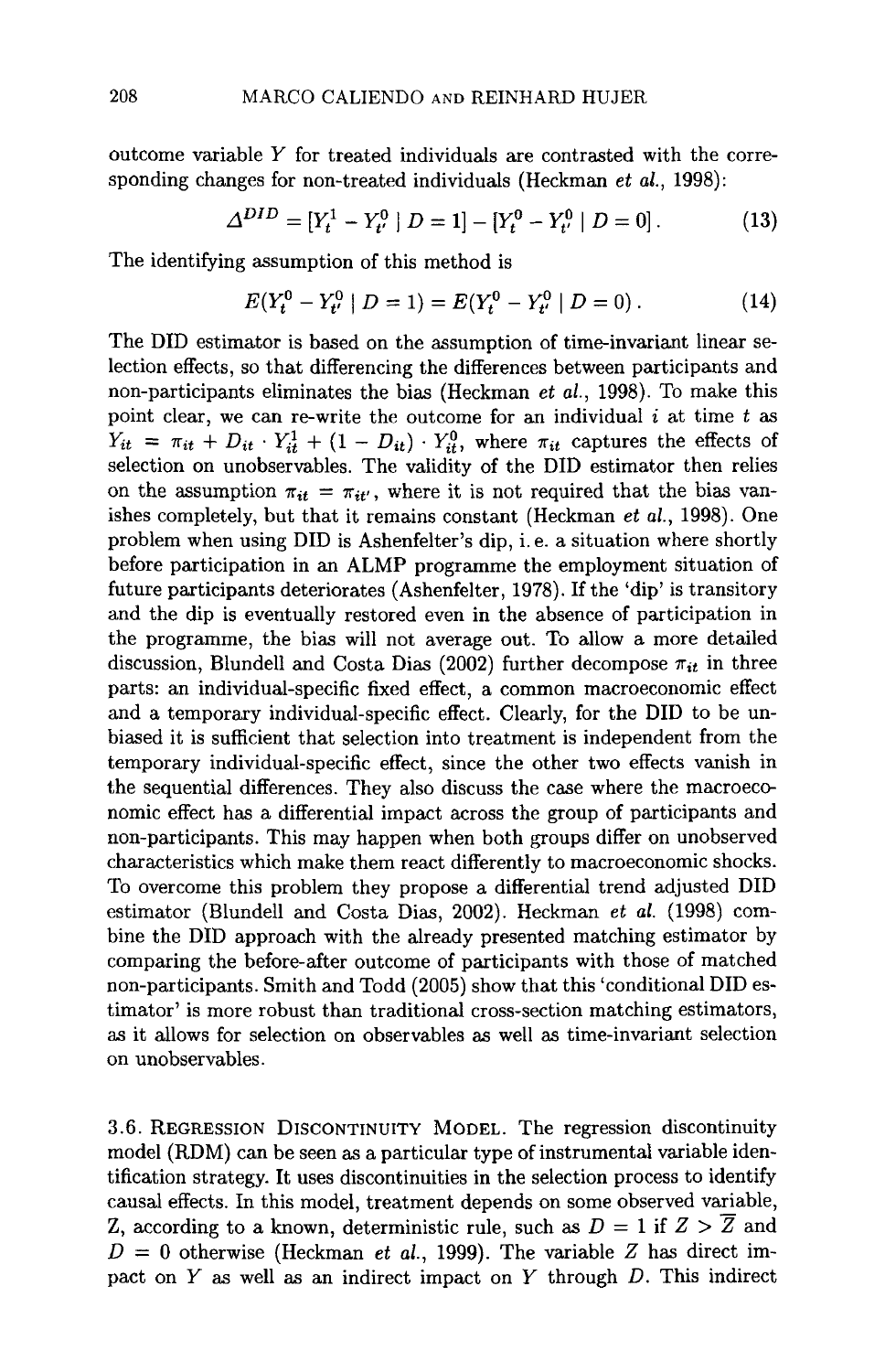impact is the causal effect we would like to identify. Frölich (2002) notes that this effect is identified if the direct and indirect impacts of  $Z$  on  $Y$  can be separated.

There are several things to note about RDM (see e.g. Heckman *et al.,*  1999). First, it is assumed that selection is on observable characteristics only. Second, it should be clear that there is no common support for participants and non-participants making matching impossible. Hence, RDM takes over when there is selection on observables (here: the deterministic rule) but the overlapping support condition required for matching breaks down (with a certain Z you either belong to the participant or the non-participant group). Finally, the selection rule is assumed to be deterministic and known and that variation in the relevant variable  $Z$  is exogenous.

#### 3.7. DYNAMIC EVALUATION CONCEPTS.

3.7.1. SEQUENTIAL MATCHING ESTIMATORS. What we have discussed so far is basically a static evaluation framework where an individual can participate in one programme (or not). A recent extension of this framework for matching estimators considers the case, where individuals can participate in subsequent treatments. Lechner and Miquel (2002) discuss identifying assumptions for so-called sequential matching estimators. These estimators mimic the matching estimators described above but allow to estimate effects in a dynamic causal model. Their framework can be made clear in a three-periods-two-treatments model. We follow the discussion in Lechner (2004) and present the needed additional notation in the following. First, we introduce a time index  $t \in \{0, 1, 2\}$  and extend the treatment indicator D by this time index, that is  $D = (D_0, D_1, D_2)$ . It is further assumed that in period 0 everybody is in the same treatment state  $D_0 = 0$ , whereas from the second period on  $D_t$  can take two values. Realisations of  $D_t$  are denoted by  $d_t \in \{0, 1\}$ . So in period 1 an individual is observed in exactly one of these two treatments  $(0, 1)$ , whereas in period 2 an individual participates in one of four possible treatment sequences  $\{(0,0), (1,0), (0,1), (1,1)\}.$ Additionally, the history of variables up to period  $t$  are denoted by a bar below a variable, e.g.  $\underline{d}_2 = (d_1, d_2)$ . The potential outcomes are indexed by treatments and the time period, i.e.  $Y_{-i}^{\underline{s_i}} = (Y_0^{d_i}, Y_1^{d_i}, Y_2^{d_i})$ . The observed outcomes are given by the following equation

$$
Y_t = D_1 Y_t^1 + (1 - D_1) Y_t^0 = D_1 D_2 Y_t^{1,1} + D_1 (1 - D_2) Y_t^{1,0} + (1 - D_1) D_2 Y_t^{0,1} + (1 - D_1) (1 - D_2) Y_t^{0,0}.
$$
 (15)

As in the static model, variables that influence treatment selection and potential outcomes are called attributes and are denoted by  $X$ . An important distinction has to be made regarding the exogeneity of these variables. Whereas in the static model exogeneity is assumed, in the dynamic model the X-variables in later periods can be influenced by treatment realisations. Hence, there are potential values of these variables as well:  $X^{d_t} =$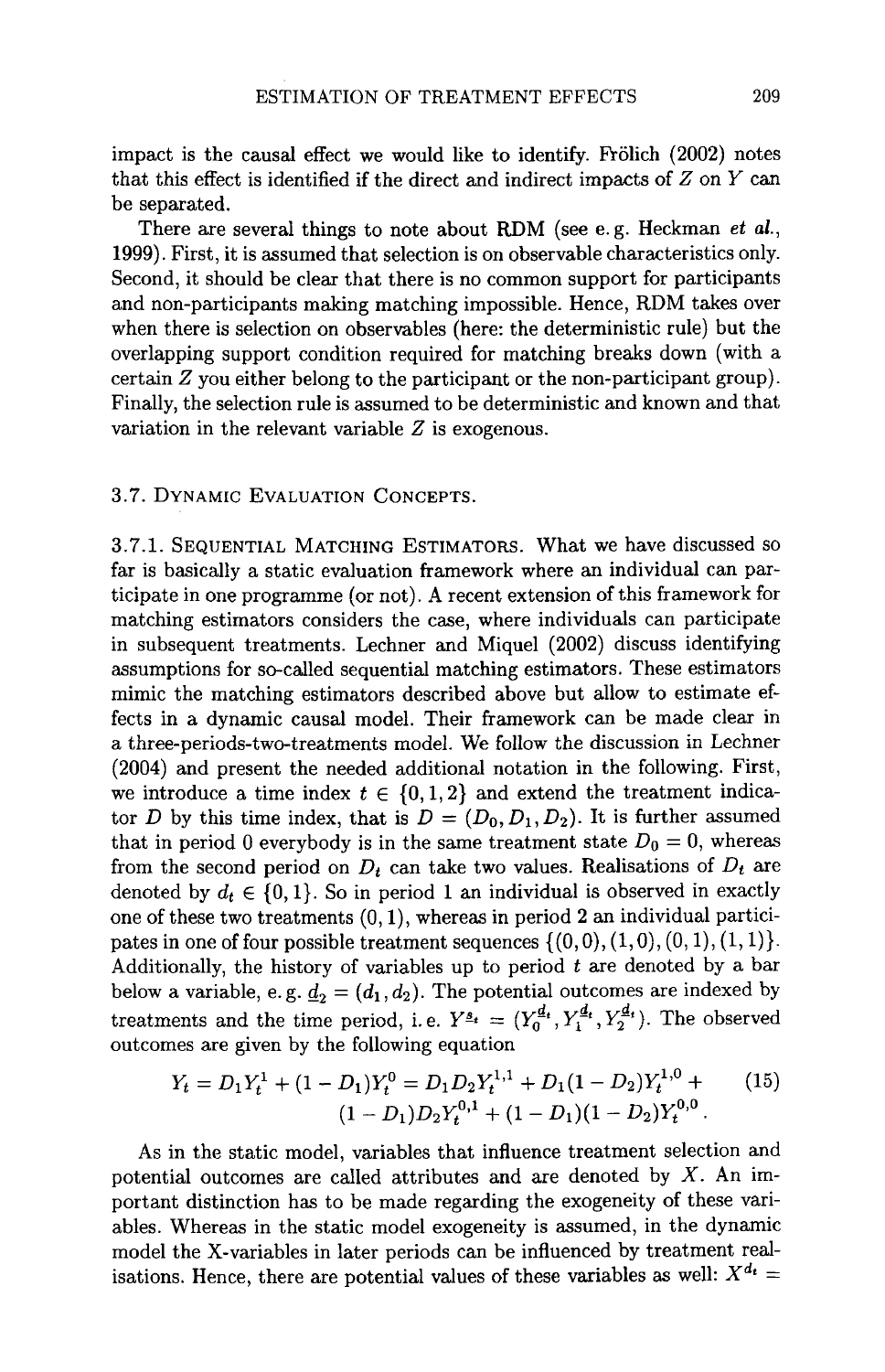$(X_0^{d_t}, X_1^{d_t}, X_2^{d_t})$ , where e.g.  $X_1^{d_1}$  may contain  $Y_1^{d_1}$  or functions of it. The sequential matching framework is a powerful tool and is applicable for situations where individuals can participate more than once in a programme and where it is possible to identify treatment sequences.

3.7.2. DURATION MODELS. Another methodology for modelling dynamically assigned treatments is the application of duration models (Abbring and van den Berg, 2003). In these models not only the information if an individual participates in a programme is considered, but also the timing of the treatment within the unemployment spell. To introduce the notation we normalise the point in time when an individual enters unemployment to zero, denote the duration until the individual enters regular employment with  $T_e$  and the duration until the individual enters a programme with  $T_p$ (realisations are denoted by  $t<sub>u</sub>$  and  $t<sub>p</sub>$ , respectively). Both durations are assumed to vary with observable characteristics  $x$  and unobservable characteristics  $v_e$  and  $v_p$ . Abbring and van den Berg (2003) assume that the realisation  $t_p$  affects the distribution of  $T_e$  in a deterministic way from  $t_p$  onwards. For the specification of the hazard rates a mixed proportional hazard model is used. Basic feature of this model is that the duration dependence, observable covariates and unobservable components enter the hazard rate multiplicatively:

$$
\theta_e(t|t_p, x, v_e) = \lambda_e(t) \exp[x'\beta_e + \mu(t - t_p)I(t > t_p) + v_e]. \tag{16}
$$

The hazard rate for the transition into regular employment  $\theta_e$  consists of the baseline hazard  $\lambda_e(t)$  that determines the duration dependence, the systematic part  $\exp(x'\beta_e)$  and the unobserved heterogeneity term  $\exp(v_e)$ . The treatment effect  $\exp[\mu(t - t_p)I(t > t_p)]$  with  $I(t > t_p)$  as an indicator function taking the value 1 if  $t > t_p$  is specified as a function of the difference  $t-t_p$ . In general, the treatment effect is allowed to vary over time after the treatment has started and can be interpreted as a shift of the hazard rate by  $\exp(\mu(t-t_p))$ . The transition rate from unemployment into programmes  $\theta_p$  is analogously specified as a mixed proportional hazard model:

$$
\theta_p(t|x, v_p) = \lambda_p(t) \exp[x'\beta_p + v_p]. \tag{17}
$$

Identifying the treatment effect requires to consider selectivity which is present if individuals with a relatively high transition rate into employment also have a relatively high transition into programme participation (Abbring and van den Berg, 2003). In this case we obviously would observe a positive correlation between  $v_e$  and  $v_p$  and the joint distribution  $G(v_e, v_p)$ has to be specified. Abbring and van den Berg (2003) show that the bivariate model (16) and (17) and especially the treatment effect is nonparametrically identified, since no parametric assumptions with respect to the baseline hazard and the unobserved heterogeneity distribution are required.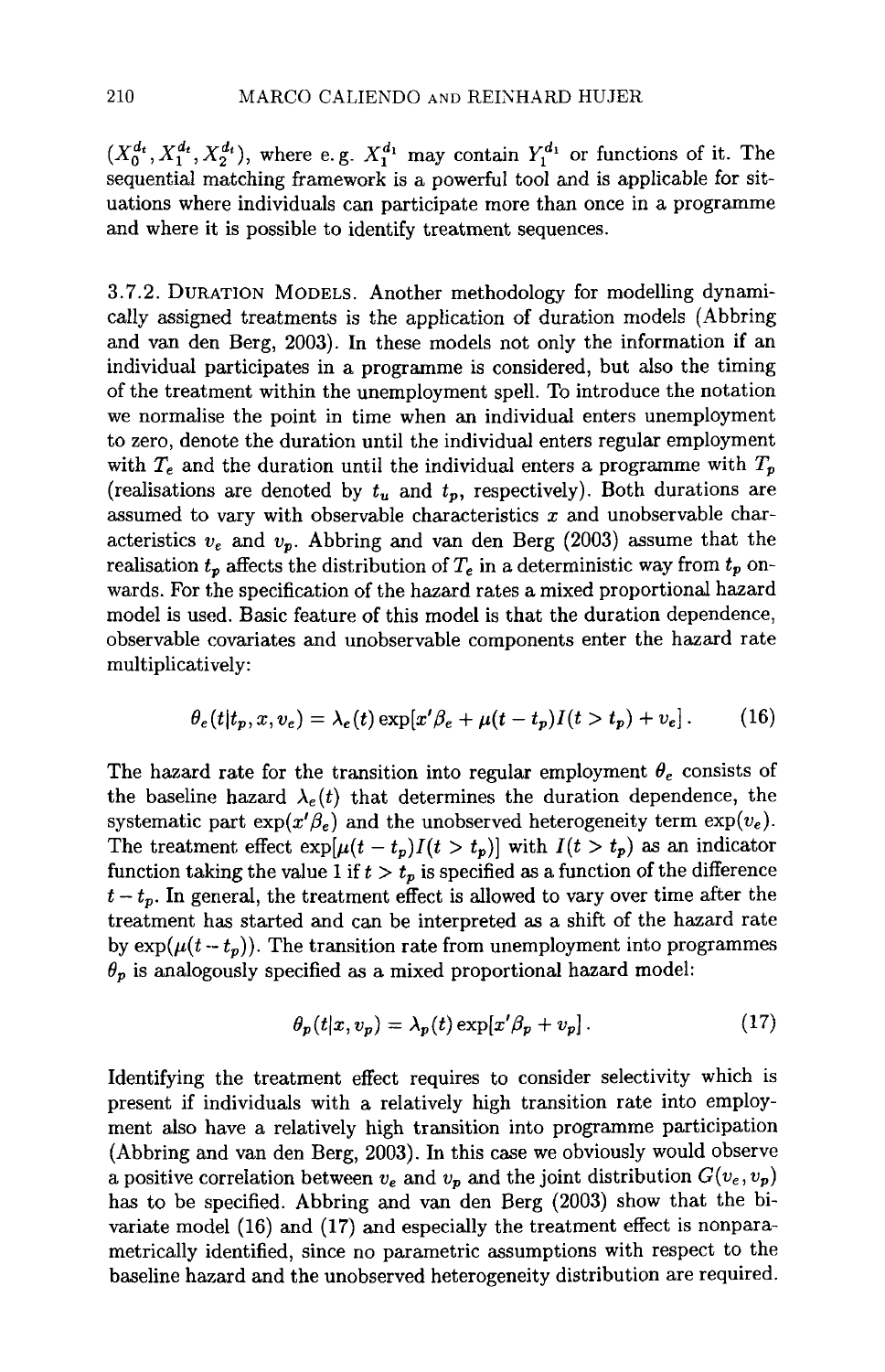Furthermore the identification does not require exclusion restrictions on  $x$ which are often hardly to justify from a theoretical point of view.<sup>11</sup>

3.7.3. MATCHING WITH TIME-VARYING TREATMENT INDICATORS. An alternative concept of modelling dynamic treatment effects is presented by Fredriksson and Johansson (2004) and Sianesi (2004). They introduce a non-parametric matching estimator that takes the timing of events into account but does not rely on proportionality assumptions. An important topic in this framework is the choice of an appropriate control group. Instead of defining control individuals as those who never participate, Sianesi (2004) defines control individuals as those who did not participate until a certain time period. Fredriksson and Johansson (2004) formalise her approach and argue that the standard way of defining a control group, i.e. those individuals who never participated in a given time interval, might lead to biased results, because the unconfoundedness assumption might be violated as the treatment indicator itself is defined conditional on future outcomes. Following Sianesi (2004), the key choice faced by the unemployed in this framework is not whether to participate at all, but whether to participate in a programme or not now. In the latter case, the individual searches longer in open unemployment. The corresponding parameter of interest in this setting is then defined as the effect of joining a programme now in contrast to waiting longer. The population of interest at time  $u$  are those still openly unemployed after u months. Treatment receipt in u is denoted by  $D^{(u)} = 1$ . The comparison group consists of all persons who do not join at least up to u, denoted by  $D^{(u)} = 0$ . The outcome of interest is defined over time t and is given by  $Y_t^{(\alpha)}$ . The potential outcome if an individual joins in u is denoted by  $Y_t^{\star\prime\star}$  and if he does not join at least up to u by  $Y_t^{\star\prime\star}$ . For each point of elapsed unemployment duration the parameter of interest is

$$
\Delta_u^t = E(Y_t^{1(u)} - Y_t^{0(u)} | D^{(u)} = 1) = E(Y_t^{1(u)} | D^{(u)} = 1)
$$
(18)  

$$
-E(Y_t^{0(u)} | D^{(u)} = 1), \text{ for } t = u, u + 1, ..., T.
$$

This is the average impact at time  $t$ , for those joining a programme in their *u th* month of unemployment compared to waiting longer in open unemployment. Sianesi (2004) notes that the treatment effects are based on a comparison of individuals who have reached the same elapsed duration of unemployment. Measurement starts at time  $u$ , the start of the programme and therefore possible locking-in effects might encounter. The second term on the right hand side of (18) is not identified and the CIA needed in that case is given by

$$
Y_t^{0(u)} \amalg D^{(u)}|X = x \quad \text{for} \quad t = u, u + 1, \dots, T \,, \tag{19}
$$

which means that given a set of observed characteristics  $X$ , the counterfactual distribution of  $Y_t^{\alpha}$  for individuals joining in u is the same as for

<sup>&</sup>lt;sup>11</sup> It should be noted that anticipatory programme effects are ruled out in the above mentioned specification (Abbring and van den Berg, 2003).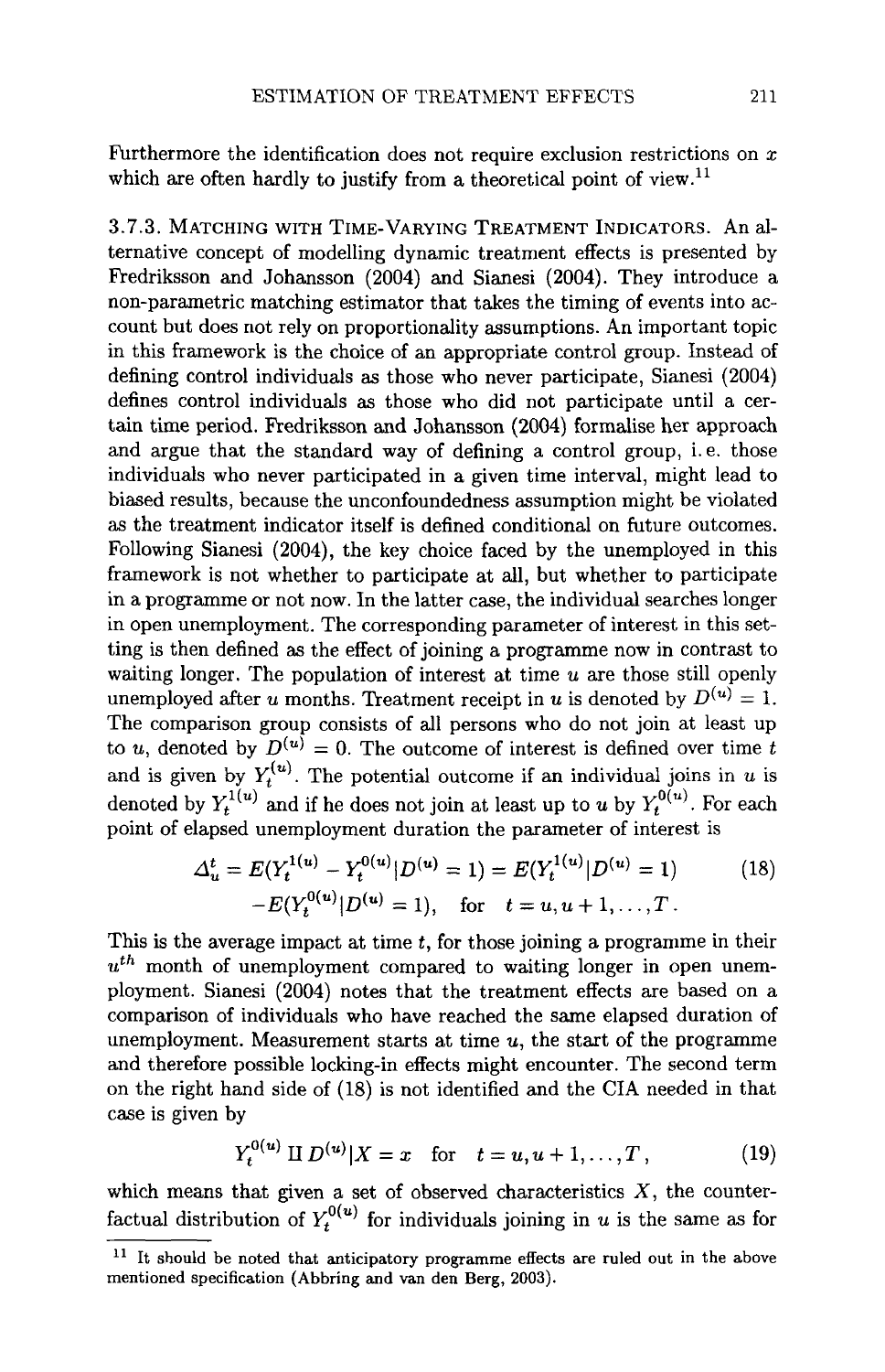those not joining in  $u$  and waiting longer. The estimated treatment effect is then the effect for those who participate in a programme at some time in their unemployment spell instead of waiting longer. Even though this is not a standard evaluation parameter of interest, it still shows whether a programme was effective or not.

# 4. SUMMARY - WHICH ESTIMATOR TO CHOOSE?

We have presented several different evaluation strategies in this paper. The final question to be answered is: Which strategy to choose when evaluating labour market programmes? Unfortunately, there is no 'one' answer to this question because there is no 'magic bullet' that will solve the evaluation problem in any case. As described above, different strategies invoke different identifying assumptions and also require different kinds of data for their implementation. When those assumptions hold, a given estimator will provide consistent estimates of certain parameters of interest (Smith, 2004). The literature provides a lot of guidance for making the right choice, based either on experimental datasets to benchmark the performance of alternative evaluation estimators or Monte-Carlo simulations.

The different estimators can be classified with respect to two dimensions. The first dimension is the required data for their implementation. Except the DID estimator, the presented methods for the static evaluation framework require only cross-sectional information for the group of participants and non-participants. However, longitudinal information might help to justify the unconfoundedness assumption, enables the researcher to combine e. g. matching with DID estimators and allows an extension to dynamic concepts of treatment evaluation. The second dimension concerns the handling of selection bias. We have presented three estimators that are based on the unconfoundedness assumption. Clearly, the most crucial point for these estimators is that the identifying assumption is in general a very strong one and they are only as good as the used control variables X (Blundell *et al.,*  2004). If the assumption holds, both, matching and regression, can be used. Since regression analysis ignores the common support problem, imposes a functional form for the outcome equation, and is not as capable as matching of handling effect heterogeneity, matching might be preferred. If there is no common support at all, regression discontinuity models can be applied. For the situation where there is selection on unobservables, too, we have presented three strategies. Whereas selection models try to model the selection process completely, IV methods focus on searching a source of independent variation affecting the participation decision (but not the outcome) and DID methods erase a time-invariant selection effect by differencing outcomes of participants and non-participants before and after treatment took place. The crucial assumption for the latter approach is that the selection bias is time invariant. Finding a suitable and credible instrument and heterogeneous treatment effects are possible drawbacks for the IV method. The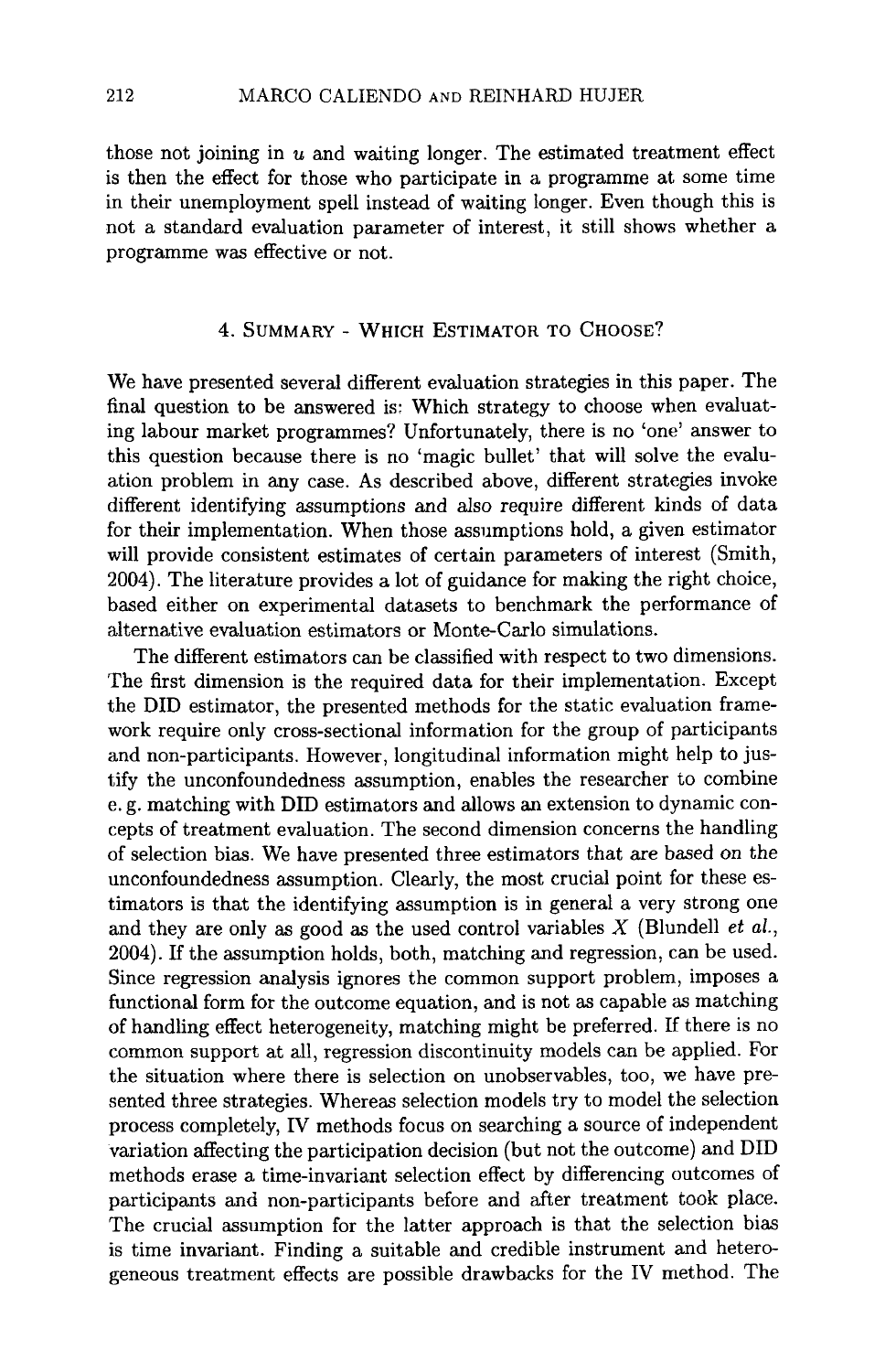latter point is not a problem for selection models, even though this flexibility comes at a price, because a full specification of the assignment rule and stronger assumptions are required. Hence, if the common effect assumption is plausible in a given context, the IV estimator might be preferred (Smith, 2004). Finally, we have also presented some recent extensions of the static evaluation framework to analyse dynamic treatment effects, e.g. to allow for subsequent treatments and to take the timing of events into account.

#### **REFERENCES**

- ABBRING, J. H., VAN DEN BERG, G. J. (2003). The non-parametric identification of treatment effects in duration models. *Econometrica* 71 1491-1517.
- ANGRIST, J. (1998). Estimating the labor market impact of voluntary military service using social security data on military applicants. *Econometrica* 66 249-288.
- ANGRIST, J.D., IMBENS, G.W., RUBIN, D. B. (1996). Identification of causal effects using instrumental variables. *Journal of the American Statistical Association* 91 444-472.
- ASHENFELTER, O. (1978). Estimating the effects of training programs on earnings. *Review of Economics and Statistics* 60 47-57.
- BLUNDELL, R., COSTA DIAS, M. (2000). Evaluation methods for non-experimental data. *Fiscal Studies* 21 427-468.
- BLUNDELL, R., COSTA DIAS, M. (2002). Alternative approaches to evaluation in empirical microeconomics. *Portuguese Economic Journal* 1 91-115.
- BLUNDELL, R., DEARDEN, L., SIANESI, B. (2004). Evaluating the impact of education on earnings in the UK: Models, methods and results from the NCDS. Working Paper No. 03/20, The Institute of Fiscal Studies, London.
- CALIENDO, M., KOPEINIG, S. (2005). Some practical guidance for the implementation of propensity score matching. Discussion Paper No. 1588, IZA, Bonn.
- DAWID, A. (1979). Conditional independence in statistical theory. *Journal of the Royal Statistical Society, Series B* 41 1-31.
- FAY, R. (1996). Enhancing the effectiveness of active labor market policies: Evidence from programme evaluations in OECD countries. *Labour Market and Social Policy Occasional Papers,* OECD, Paris.
- FREDERIKSSON, P., JOHANSSON, P. (2004). Dynamic treatment assignment- The consequences for evaluations using observational data. Discussion Paper No. 1062, IZA, Bonn.
- FROLICH, M. (2002). *Programme Evaluation and Treatment Choice.* Lecture Notes in Economics and Mathematical Systems, Springer, Berlin.
- HECKMAN, J. (1978). Dummy endogenous variables in a simultaneous equation system. *Econometrica* 46 931-959.
- HECKMAN, J. (2001). Micro data, heterogeneity, and the evaluation of public policy: Nobel lecture. *Journal of Political Economy* 109 673-748.
- HECKMAN, J., ICHIMURA, H., SMITH, J., TODD, P. (1998). Characterizing selection bias using experimental data. *Econometrica* 66 1017-1098.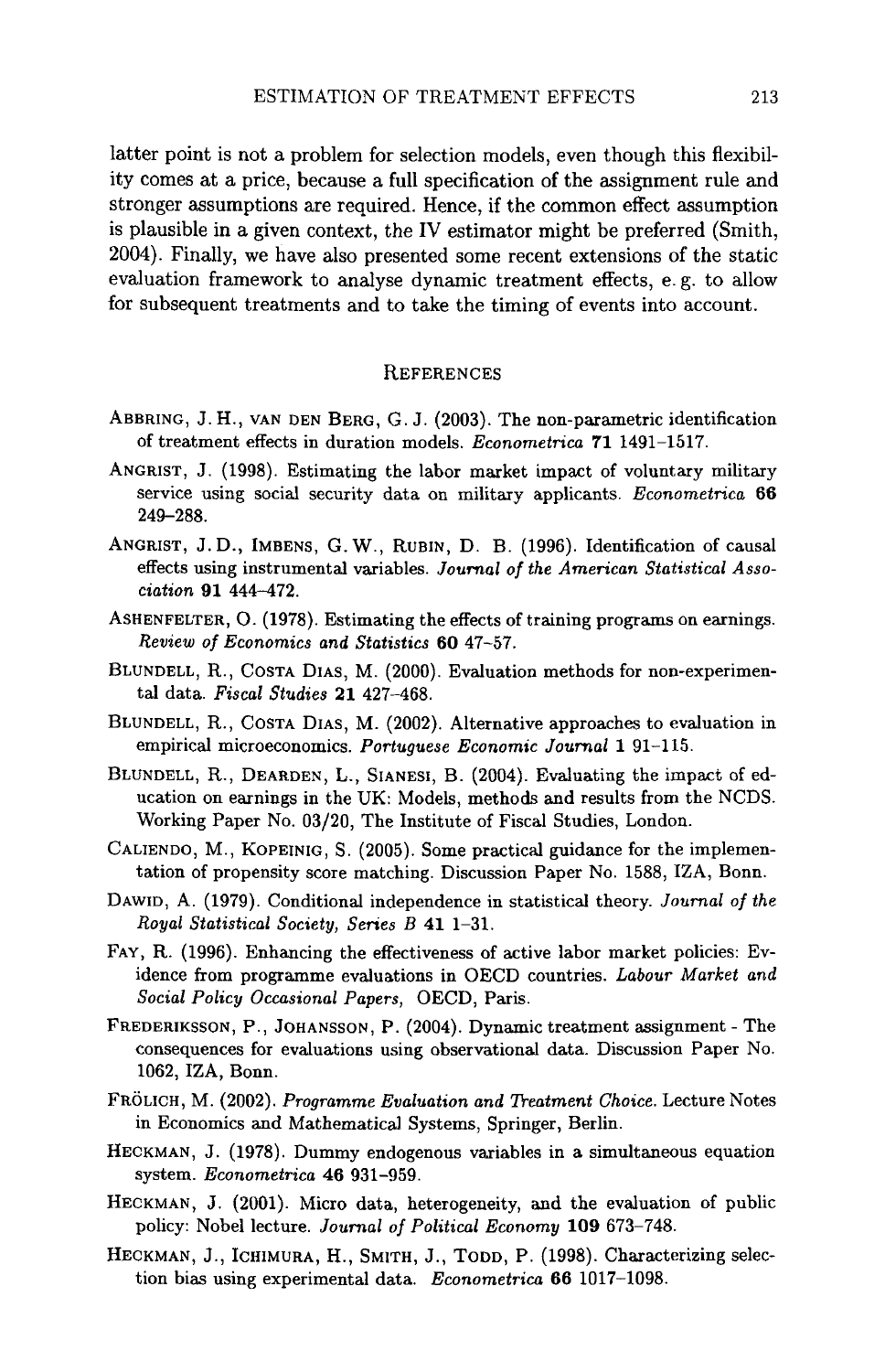- HECKMAN, J., ICHIMURA, H., TODD, P. (1997). Matching as an econometric evaluation estimator: Evidence from evaluating a job training programme. *Review of Economic Studies* 64 605-654.
- HECKMAN, J., LALONDE, R., SMITh, J. (1999). The economics and econometrics of active labor market programs. In *Handbook of Labor Economics Vol. III (0.*  Ashenfelter, D. Card, eds.), 1865-2097. Elsevier, Amsterdam.
- HECKMAN, J., ROBB, R. (1985). Alternative methods for evaluating the impact of interventions - An overview. *Journal of Econometrics* 30 239-267.
- HOLLAND, P. (1986). Statistics and causal inference. *Journal of the American Statistical Association* 81 945-960.
- HUI, S., SMITH, J. (2002). The labor market impacts of adult education and training in Canada. Report prepared for the Human Resources Development Canada (HRDC), Quebec.
- IMBENS, G. (2004). Nonparametric estimation of average treatment effects under exogeneity: A review. *The Review of Economics and Statistics* 86 4-29.
- IMBENS, G., ANGRIST, J. (1994). Identification and estimation of local average treatment effects. *Econometrica* 62 467-475.
- LECHNER, M. (2002). Some practical issues in the evaluation of heterogenous labour market programmes by matching methods. *Journal of the Royal Statistical Society, Series A* 165 59-82.
- LECHNER, M. (2004). Sequential matching estimation of dynamic causal models. Discussion Paper No. 1042, IZA, Bonn.
- LECHNER, M., MIQUEL, R. (2002). Identification of effects of dynamic treatments by sequential conditional independence assumptions. Working Paper, SIAW, University St. Gallen.
- PUHANI, P.A. (2000). The Heckman correction for sample selection and its critique. *Journal of Economic Surveys* 14 53-68.
- ROSENBAUM, P.R. (2002). *Observational Studies.* Springer, New York.
- ROSENBAUM, P., RUBIN, D. (1983). The central role of the propensity score in observational studies for causal effects. *Biometrika* 70 41-50.
- RoY, A. (1951). Some thoughts on the distribution of earnings. *Oxford Economic Papers* 3 135-145.
- RUBIN, D. (1974). Estimating causal effects to treatments in randomised and nonrandomised studies. *Journal of Educational Psychology* 66 688-701.
- SIANESI, B. (2004). An evaluation of the active labour market programmes in Sweden. *The Review of Economics and Statistics* 86 133-155.
- SMITH, J. (2000). A critical survey of empirical methods for evaluating active labour market policies. *Sehweizerisehe Zeitschrift fiir Volkswirtschafl und Statistik* 136 1-22.
- SMITH, J. (2004). Evaluating local development policies: Theory and practice. Working Paper, University of Maryland.
- SMITH, J., TODD, P. (2005). Does matching overcome LaLonde's critique of nonexperimental estimators? *Journal of Econometrics* 125 305-353.
- VYTLACIL, E. (2002). Independence, monotonicity and latent index models: An equivalence result. *Econometrica* 70 331-341.